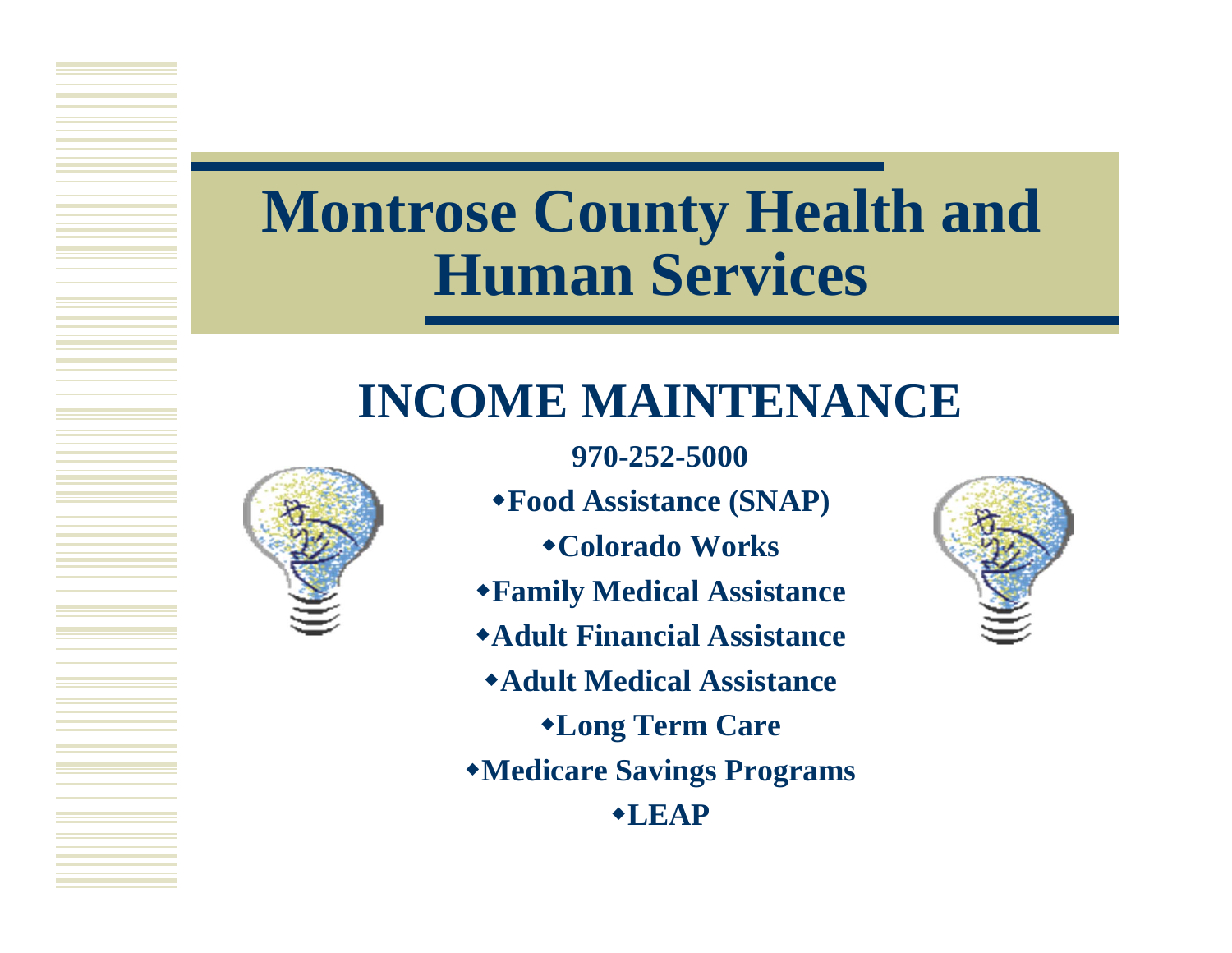#### **What You Need to Know About Public Assistance**

- ♦ **All programs administered have rules and regulations and require that an applicant meet eligibility requirements and provide verification of eligibility.**
- ♦ **By signing the application for benefits, an applicant certifies that the information given is correct to the best of their knowledge and belief and that each person in the household is listed on the application and anyone requesting assistance is a citizen, lawful alien, or an undocumented alien applying for emergency medical services.**
- **If it is determined that there is a reduction or termination of benefits, the participant will be notified at least 10 days before the affected month.**
- $\blacklozenge$  **After six or twelve months the participant will receive a redetermination packet to complete and return to the technician. Some programs require a face-to-face interview at redetermination.**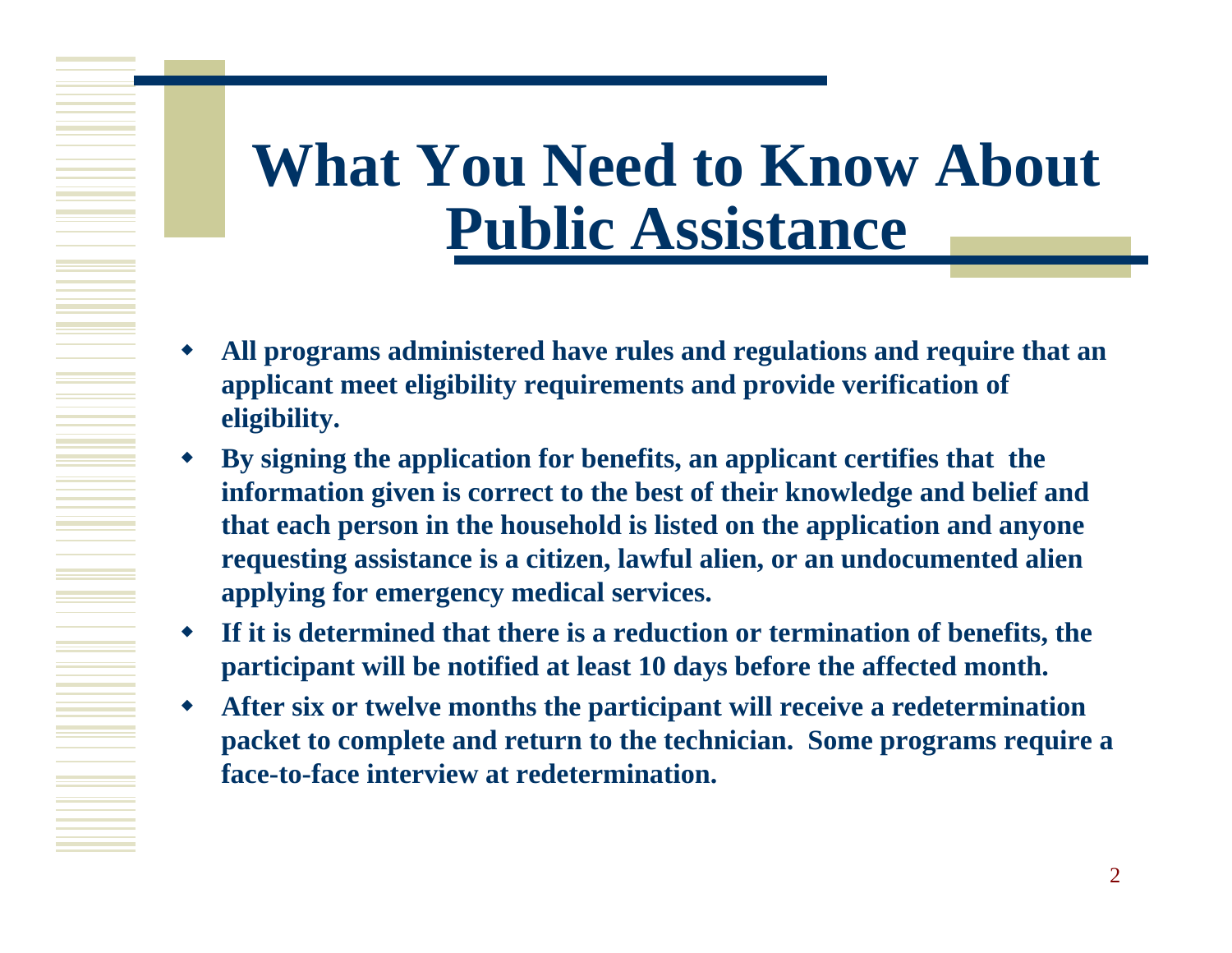#### **What You Need to Know About Public Assistance (con't)**

- **If a household receives more benefits than they are entitled to, all the adult members of the household will be held equally liable for the repayment of the over issued benefits.**
- ♦ **Legal or administrative actions will be taken to recover over issued benefits.**
- ◆ **Penalty Warning – Intentional Program Violations (IPV)**
	- **12 months for the 1st violation**
	- **24 months for the 2nd violation**
	- **Permanently disqualified for the 3rd violation and fined up to \$250,000 or imprisoned up to 20 years, or both**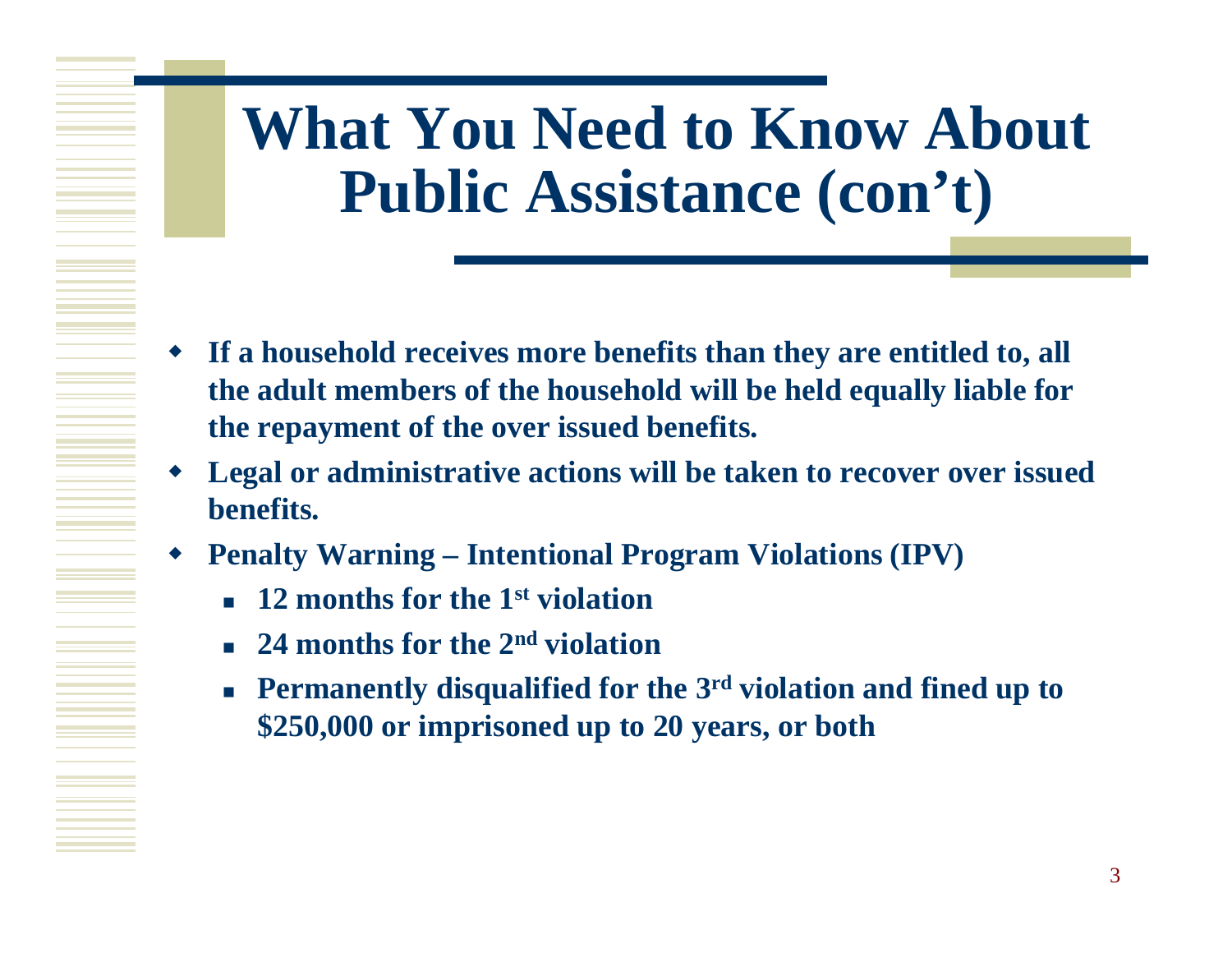# **What You Need to Know About SNAP**

- ◆ **Supplemental Nutrition Assistance Program (SNAP) is a program that provides an income and resource eligible family or adult with benefits available on an EBT card that may only be used for food products.**
- ◆ **Applications that are expedited will be processed within 7 days; otherwise applications will be processed within 30 days**
- ◆ **The last digit of the head of household's Social Security Number is the day the household will receive food stamps. (If last digit is 0, benefits will be received on the 10th day of the month.**
- $\bullet$  **Three, six or twelve months after the date of application/approval, a redetermination form will be mailed to the participant. This form must be completed and returned with verification of income and any household changes.**
- ◆ **Certain deductions can increase the amount of SNAP a household is eligible to receive. These include but are not limited to: rent/mortgage, property taxes, home owner's insurance, cooling/heating bills, phone bills, child care,** 
	- **and child support paid out.**



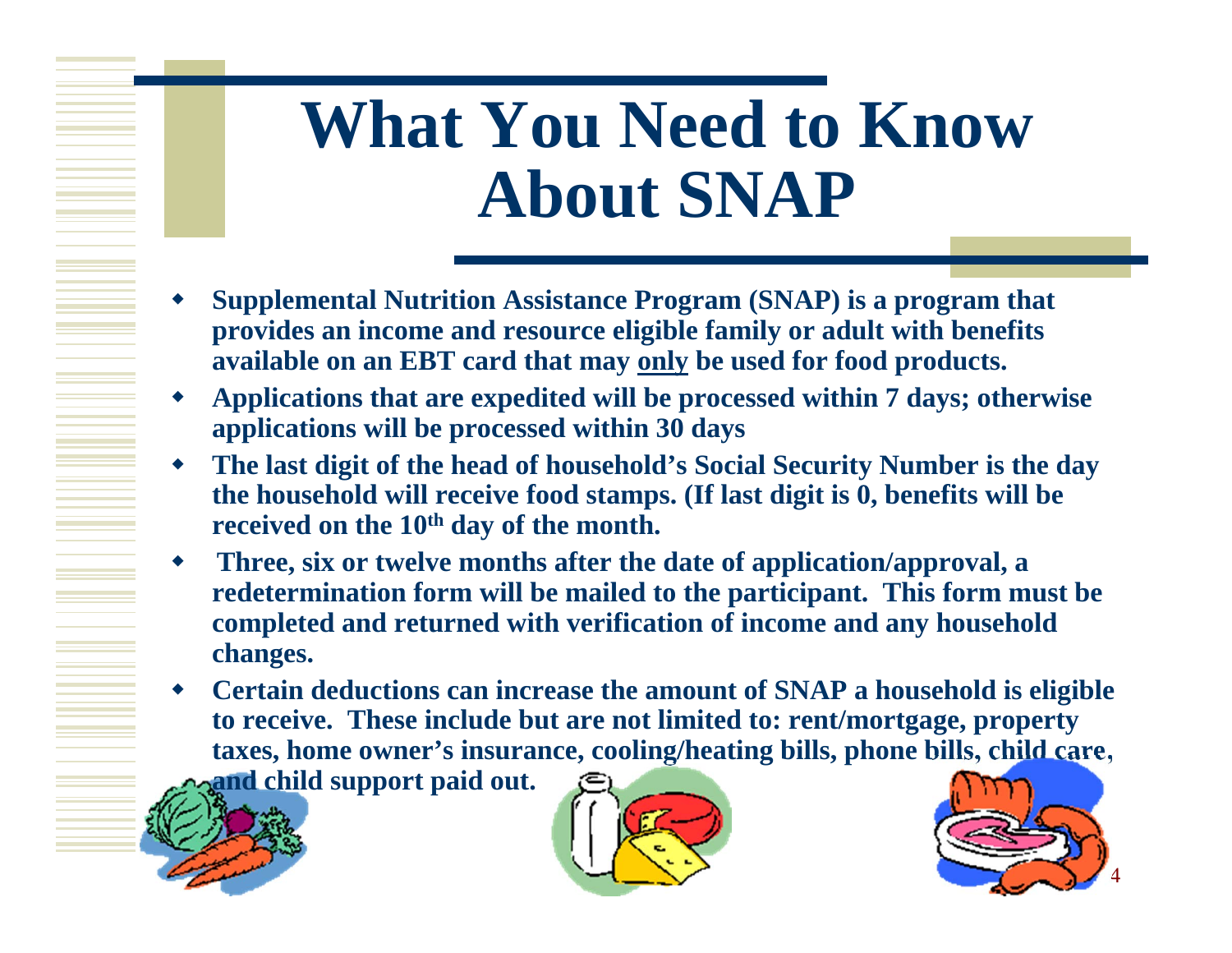# **What You Need to Know About SNAP (con't)**

- ♦ **In order to receive food benefits an applicant must provide the Department of Social Services with Social Security Numbers for all eligible household members.**
- ♦ **DO NOT trade or sell Food Stamp benefits**
- ♦ **DO NOT give false information or hide information to continue to get food benefits.**
- ♦ **DO NOT use food benefits to buy ineligible items such as alcoholic beverages, tobacco, or lottery tickets**
- ♦ **DO NOT use someone else's food benefits for your household.**
- $\bullet$  **DO NOT use or forge false identifications or authorizations to get more food benefits than the household is eligible to receive**
- ♦ **DO NOT voluntarily quit a job without good cause. This will result in a sanction unless good cause is provided. Note: No call, no show, to employment is considered voluntary quit , not being fired.**





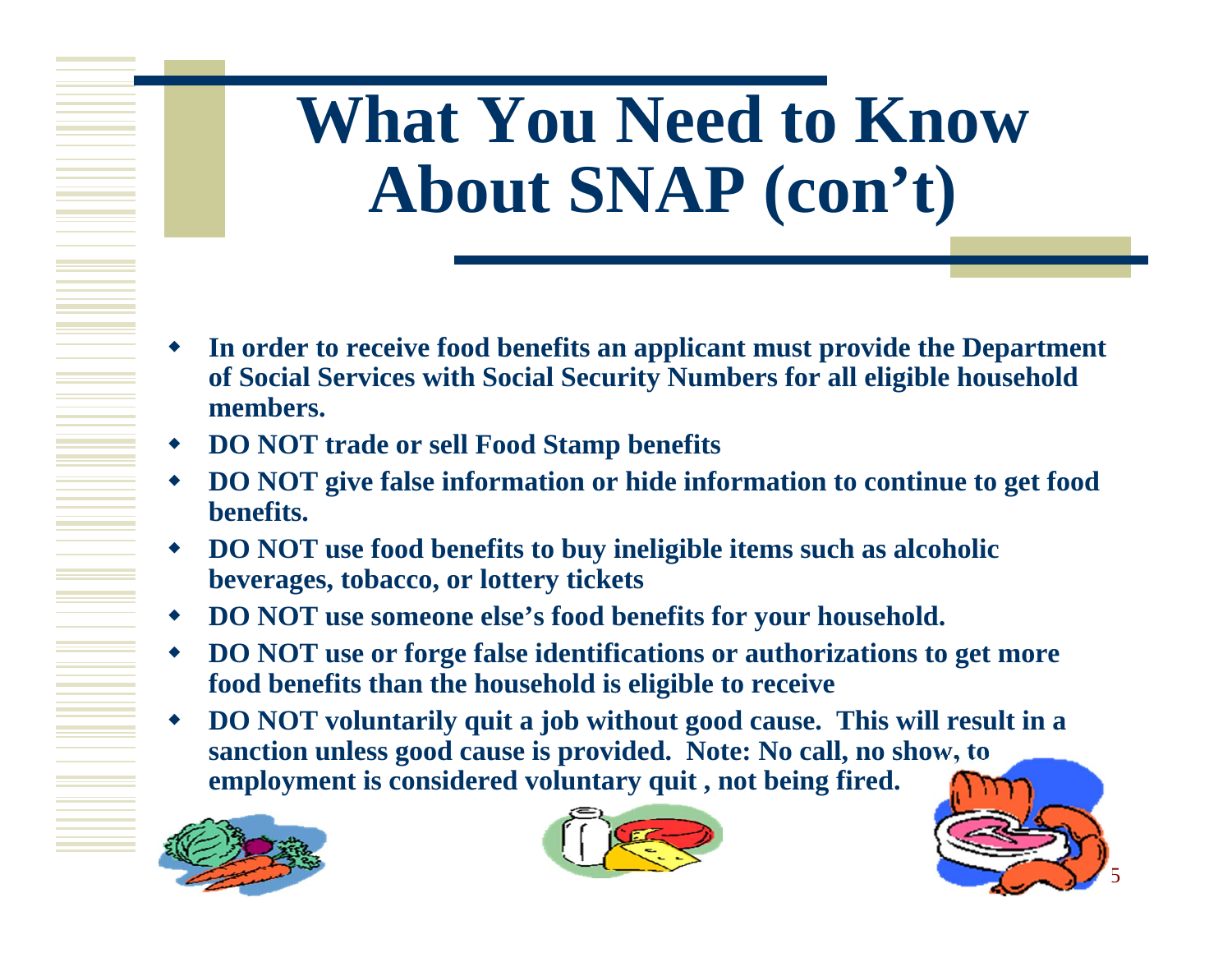# **What You Need to Know About Employment First**

- $\blacklozenge$  **Employment First is a program that helps individuals prepare for and find employment.**
- ♦ **If you are not exempt from Employment First, YOU MUST ATTEND THE ORIENTATION scheduled. Some common exemptions are:**
	- $\mathcal{L}_{\mathcal{A}}$ **Receiving Colorado Works**
	- $\mathcal{L}_{\mathcal{A}}$ **Working 30 hours/week or earning \$217.50/week**
	- **Caring for a child under 6 years old**
	- $\mathcal{L}_{\mathcal{A}}$ **Pregnant**
- $\blacklozenge$  **If the participant does not attend orientation or cooperate with Employment First , benefits will be sanctioned and a portion of the SNAP benefits will be withheld.**

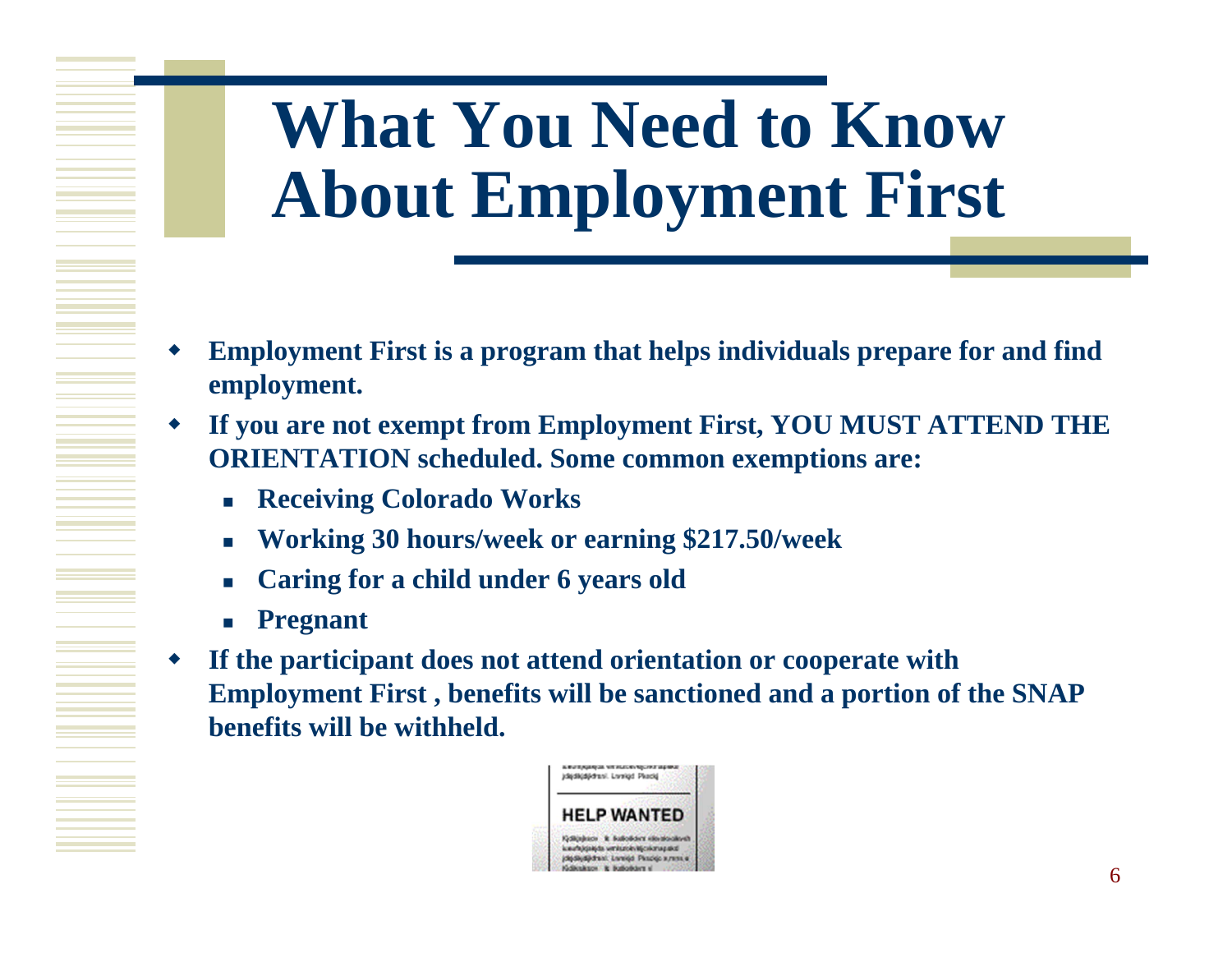## **What You Need to Know About Colorado Works**

- ♦ **Colorado Works (CW)/Temporary Assistance to Needy Families (TANF) provides cash assistance to families who are both income and resource eligible. Participants must also be U.S. Citizens or Qualified Aliens.**
- $\blacklozenge$ **Applications will be processed within 45 days or a delay letter will be mailed**
- ♦ **Regulations allow 60 months of CW/TANF participation. Each month (or partial month) that a TANF payment is received is a tick on the TANF time clock.**
- ♦ **Proof of cooperation with Child Support Enforcement Unit, and development of an Individual Responsibility Contract (IRC) are requirements of CW/TANF participation.**

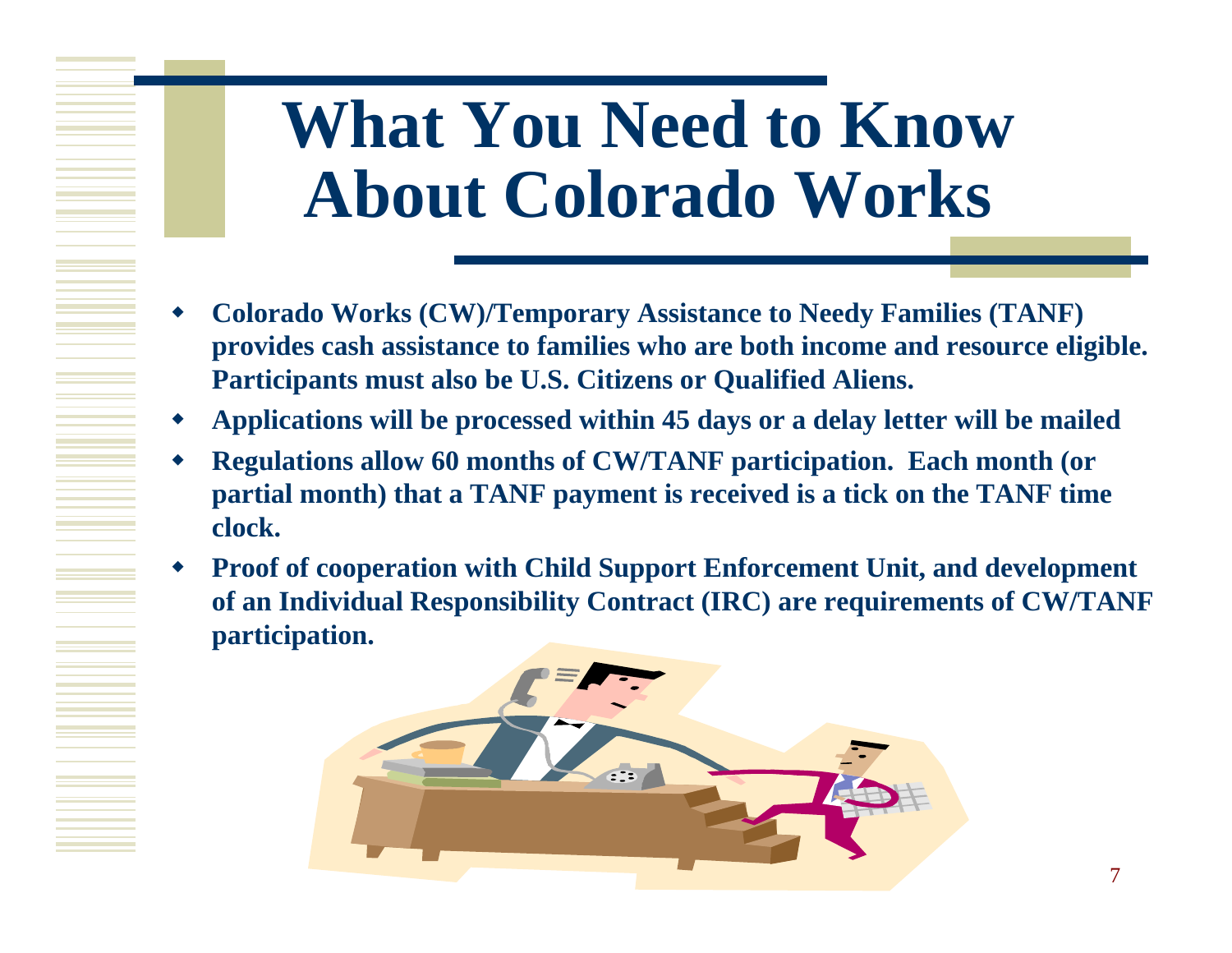#### **What You Need to Know About Colorado Works (con't)**

 **To determine the date TANF benefits will be available on a participant's EBT card, please refer the following table:**

| <b>SSN Ends With</b> | <b>Day Cash Received</b> |
|----------------------|--------------------------|
| 8, 9, or 0           | 1 <sup>st</sup>          |
| 4, 5, 6, or 7        | 2 <sub>nd</sub>          |
| 1, 2, 0r 3           | 3rd                      |



- **Effective August 1, 2006, a valid Colorado issued driver's license or ID card will be required for all adults in the household. (House Bill 1023)**
- **A half-sibling can be excluded from the Colorado Works assistance unit if the half-sibling receives child support. This allows a family to avoid having its entire assistance unit be financially impacted because one or more members receives child support.**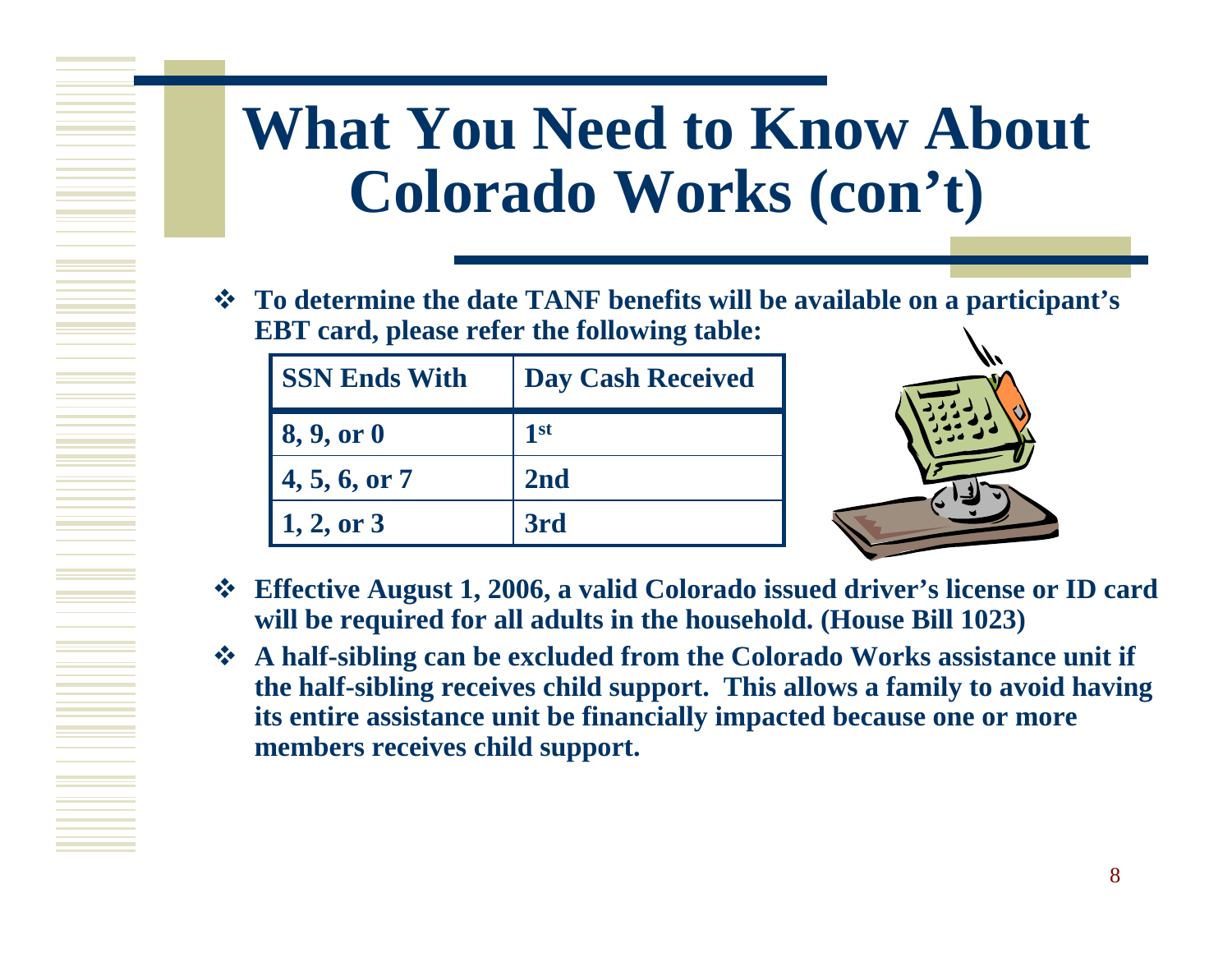# **What You Need to Know About Family Medicaid**

- **There are a variety of different programs that fall into the category of Family Medicaid. Application and eligibility processing will determine which program your household members may qualify for.**
- $\blacktriangleright$  **Social Security Numbers must be provided for applicants requesting medical benefits. Participants must be U.S. Citizens unless applying for Emergency Medical services only.**
- **Effective 07/01/2006, federal law requires anyone applying for Medicaid to provide proof of identification and U.S. Citizenship.**
- **If the household is over income for all Medicaid programs, the children and/or pregnant women may be eligible for Children's Health Plan Plus (CHP+). The Income Maintenance Unit will process applications for both Medicaid and CHP+.**

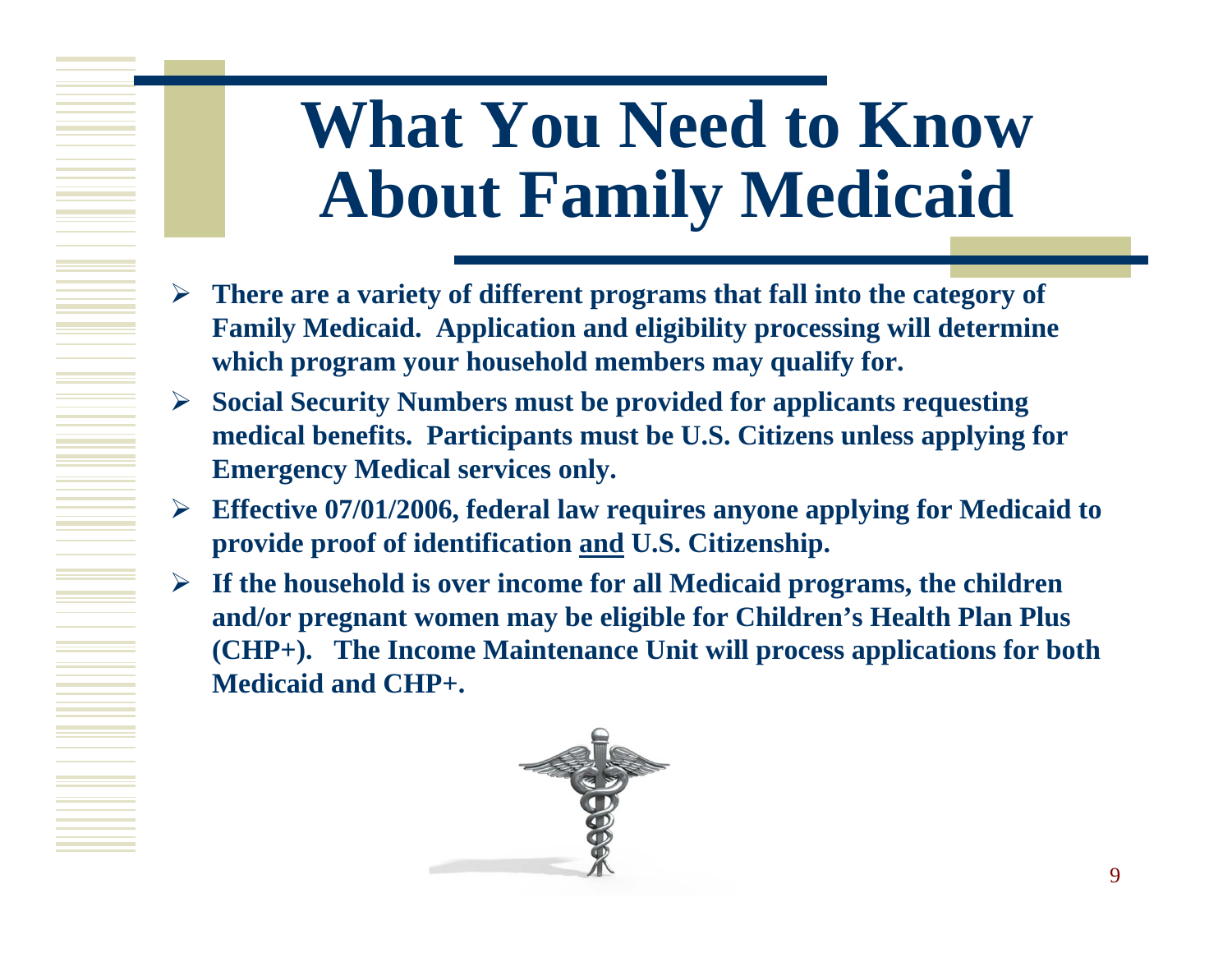#### **Adult Financial Programs**

These programs provide financial assistance to low-income, aged, blind or disabled persons to assist in meeting basic living costs and to provide financial payments for funeral, burial, and/or cremation costs to eligible recipient.

- ◆ State Aid to the Needy Disabled (AND) and State Aid to the Blind (AB)
- ♦ Aid to Needy Disabled/SSI-Colorado Supplement(AND/SSI-CS) and Aid to the Blind/SSI-Colorado Supplement (AB/SSI-CS)
- $\blacklozenge$ Old Age Pension (OAP)
- ♦ Home Care Allowance (HCA)
- ♦ State Burial Assistance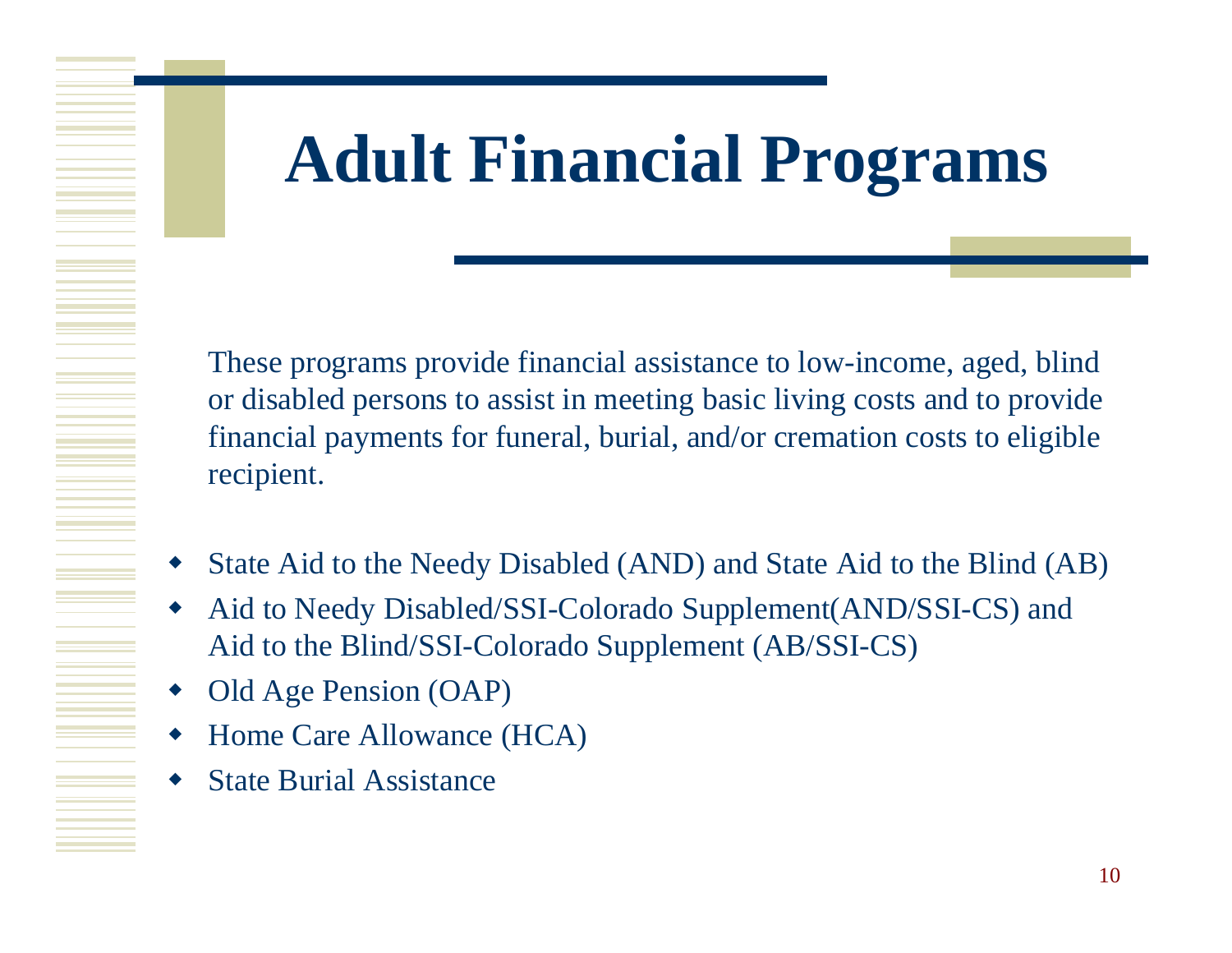## **Adult Financial Programs** (continued)



- ◆ Each Adult Financial Program has specific rules, regulations, and eligibility requirements.
- These rules include verification of identity and citizenship.
- Some Adult Financial Programs do not include medical benefits for the recipient.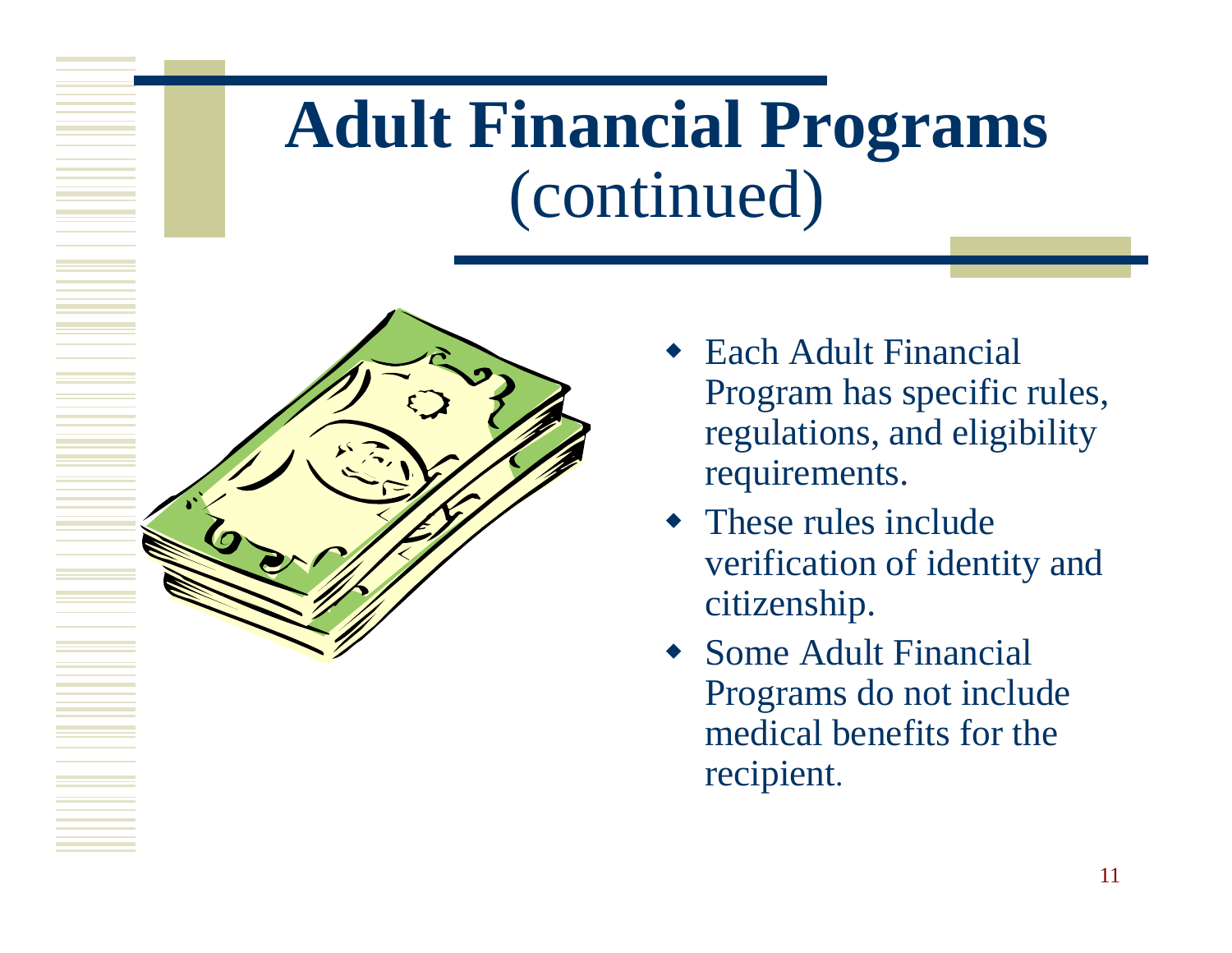#### **Adult Medical Programs**

| Long Term      | SSI-            | Medicaid  | <b>OAP Health</b> |
|----------------|-----------------|-----------|-------------------|
| Care           | Mandatory/      | $OAP - A$ | Care              |
|                | 1634            | $OAP - B$ | Program           |
| Widow(ers)     | <b>Disabled</b> | Pickle    | Children's        |
| /Disabled      | Adult           | Amendment | Medicaid/         |
| Widthers)      | Children        |           | <b>Autism</b>     |
|                |                 |           | <b>Waivers</b>    |
| Medicare       | Breast/         | Emergency | 1619(b)           |
| <b>Savings</b> | Cervical        | Medicaid  |                   |
| Programs       | Cancer          |           |                   |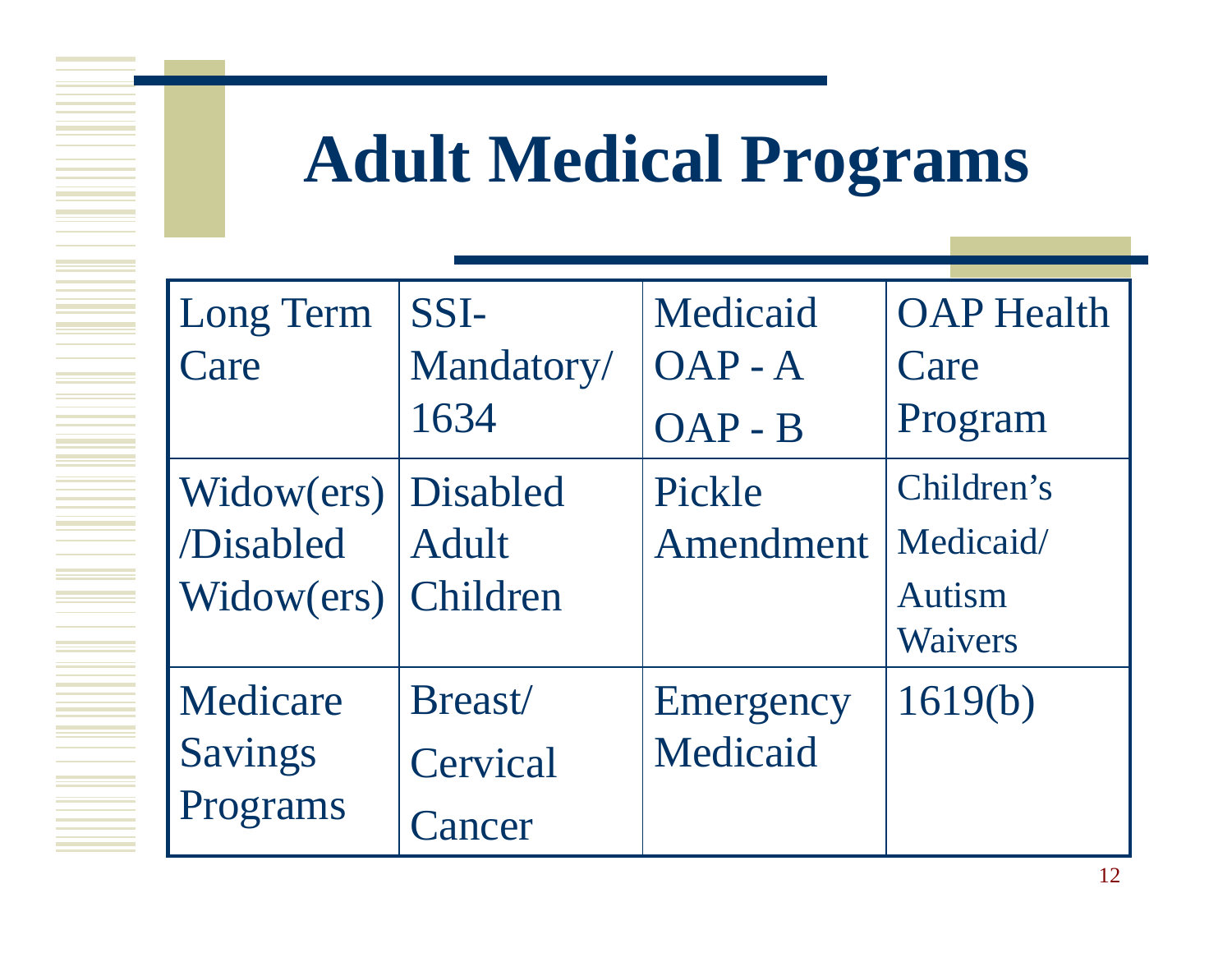# Adult Medical Programs (con't)

 Adult Medical Programs provide medical coverage for Aged, Blind, and Disabled eligible individuals. Eligibility and verification requirements vary by program.

♦

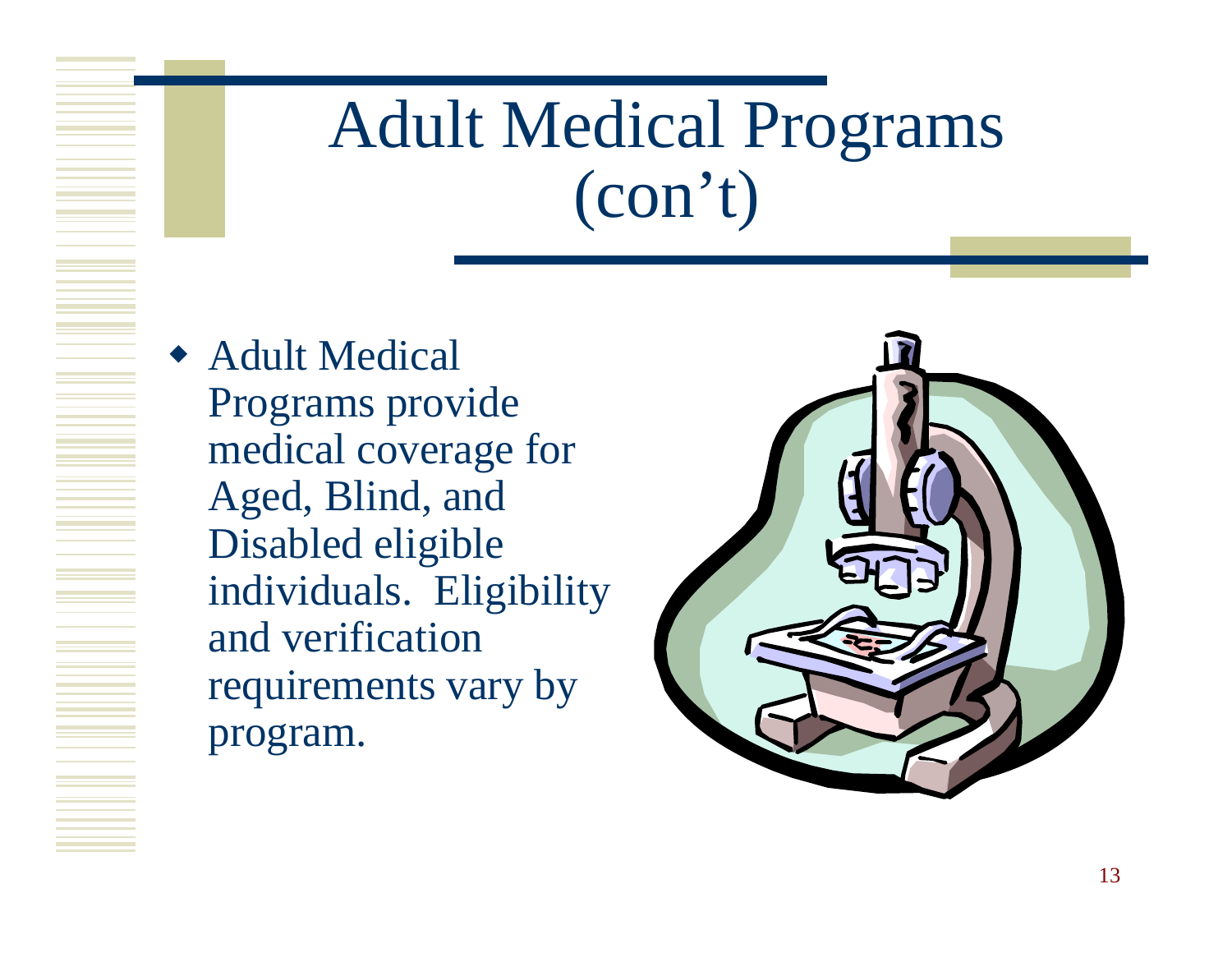#### **Other HHS Services**

- **LEAP helps with heating bills November through April. Call 252-5000**
- ♦ **WIC is for pregnant, postpartum, and breastfeeding women and for children up to five years of age. Provides nutritional education and supplemental food. Call 252-5000 or 1-800-688-7777**
- **Mental Health Crisis Line, call 844-493-TALK (8255** )
- **EPSDT Program is designed to detect and treat health problems in children. Call 252-5000 (Pamphlet also available)**
- $\bullet$ **Child Care Assistance, call Gina at 252-5016**
- ۰ **Family Planning, call 252-7052 for appointment**
- $\blacklozenge$ **Immunizations, call 252-7079 for appointment**